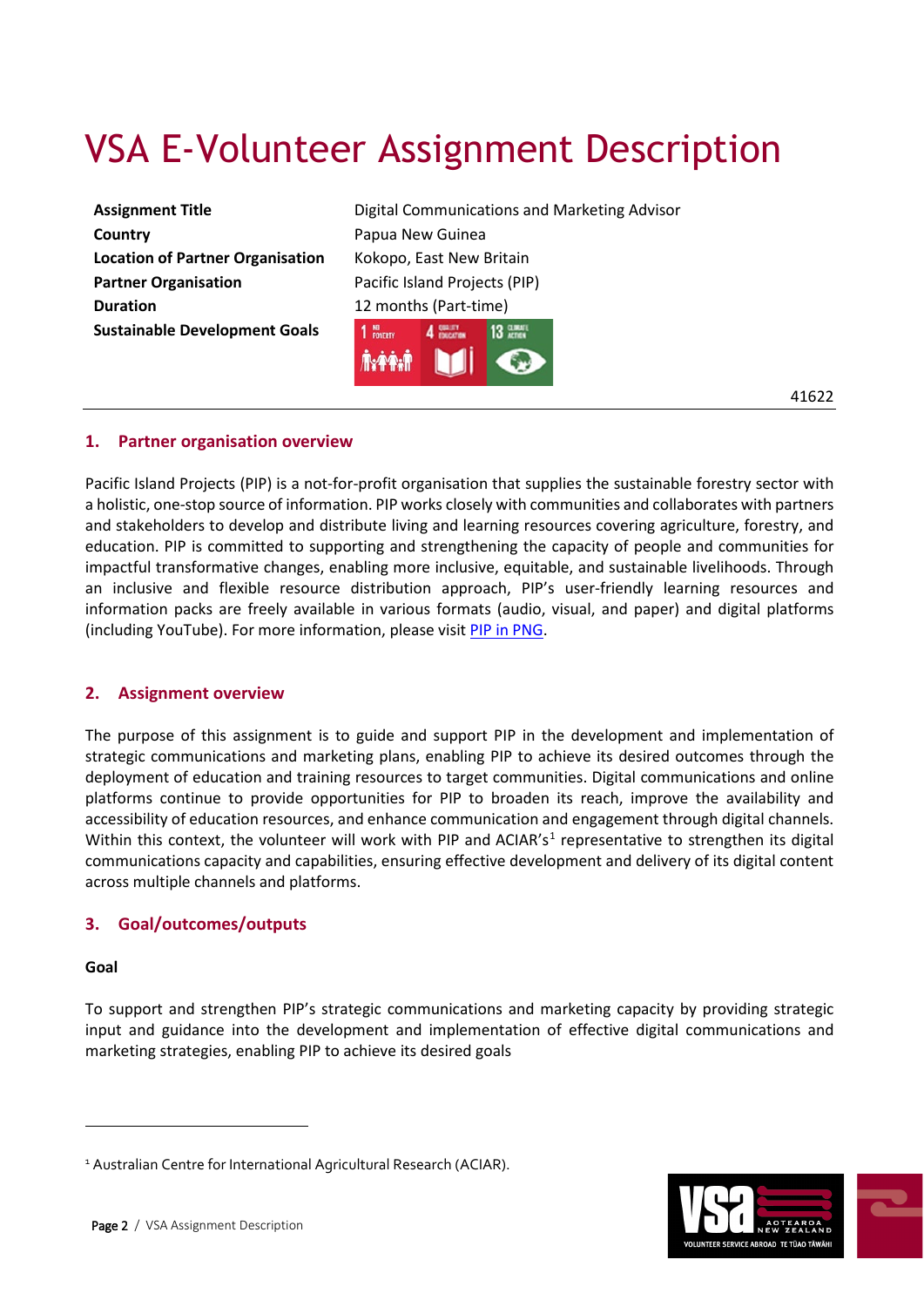## **Outcome 1**

PIP's strategic communications and marketing capacity is strengthened with new capabilities developed to ensure the creation and implementation of effective digital and online communications and marketing strategies.

- Lead, contribute and support the development of digital and online communications and marketing strategies, including the preparation of reports.
- Provide strategic leadership and guidance to support the development and implementation of digital platforms (including a website), and ensure that PIP's communications and marketing messages and engagement activities are effective across channels (including print publications, website, and social media) and platforms.

# **4. Reporting and working relationships and capacity building**

This is an e-volunteer (e-vol) position. The volunteer will primarily communicate and work closely with PIP's Managing Director and Outreach Coordinator. It is expected that the volunteer will collaboratively and constructively engage and work with other staff members and PIP's stakeholders to achieve desired outcomes for PIP.

The volunteer will report directly to PIP's Managing Director. While the volunteer will predominately work with the Outreach Coordinator and the Outreach team, the volunteer is encouraged to contribute to identifying capacity and capability gaps at the individual and organisational level and assist with addressing these gaps through training, mentorship, and coaching.

The volunteer and PIP will have an ongoing relationship with the VSA Programme Manager in terms of assignment monitoring, reporting, professional advice and personal support.

**As needs on the ground may change over time, the volunteer is encouraged to review and update the Assignment Description in consultation with the partner organisation and VSA Programme Manager. By their very nature, development situations can involve significant change, so it is advisable that the volunteer periodically reviews and reflects on the Assignment Description throughout the Assignment to ensure the best development outcomes are being achieved.**

# **5. Selection criteria/position requirements**

# **Person specifications (professional)**

**Essential** 

• A qualification in Communications, Digital Media Design, or relevant field or experience

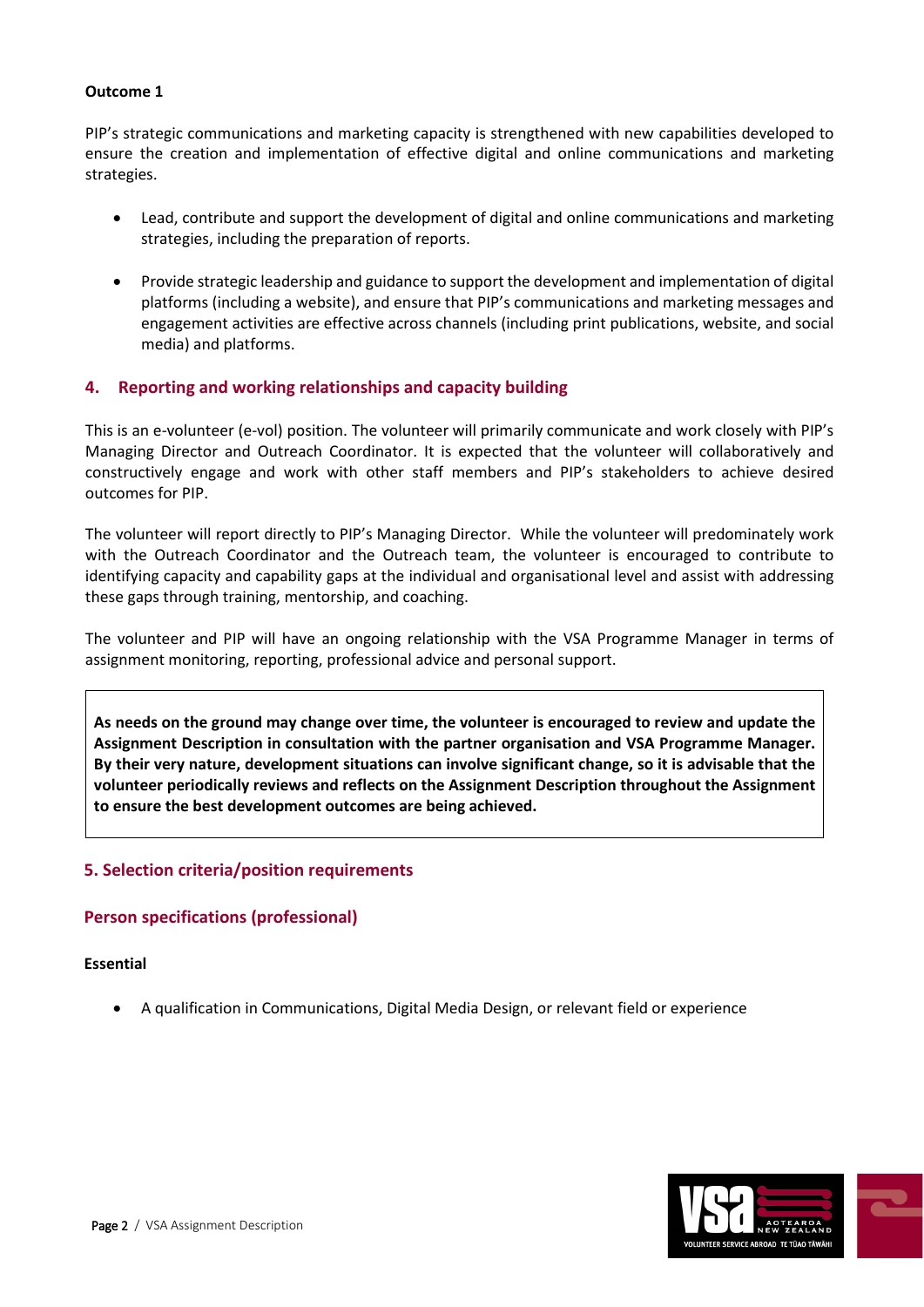- Experience in the development and implementation of digital and online communications strategies
- Experience in developing and deploying digital communications and content
- Proven ability to convey information clearly and concisely to a range of audiences
- Proven understanding of the delivery of digital content across multiple digital channels
- Proven ability to plan, organise, motivate, and manage others to achieve results
- Experience in developing and deploying digital communications and content

#### **Desirable**

• Experience in marketing and fundraising

## **Personal specification (personal)**

#### **Essential**

- Professional, patient and supportive
- Strong interpersonal skills

# **6. VSA Essential Attributes**

- Commitment to volunteering, to VSA and to the partner organisation
- Cross-cultural awareness
- Adaptability and a willingness to approach change or newness positively
- Able to form good relationships, both personally and professionally, with work colleagues and in the community
- Resilience and an ability to manage setbacks
- Initiative and resourcefulness
- An ability to facilitate learning through skills exchange

# **7. Country Context**

For more information about PNG, please visi[t VSA in PNG](about:blank)

# **Additional information**

## **Residency status**

VSA volunteers must be New Zealand citizens or have New Zealand permanent residency status, and currently living in NZ.

## **Final appointment**

The final appointment will be subject to satisfactory VSA clearances, and partner organisation acceptance.

#### **Children's Act**

VSA is committed to the protection of vulnerable children and adults, which also includes meeting our commitment under the Children's Act 2014.

The information requested during the application process is necessary to assist VSA to determine applicant suitability to work and/or interact regularly with children and is part of a series of pre-selection checks undertaken on all applicants for VSA assignments.